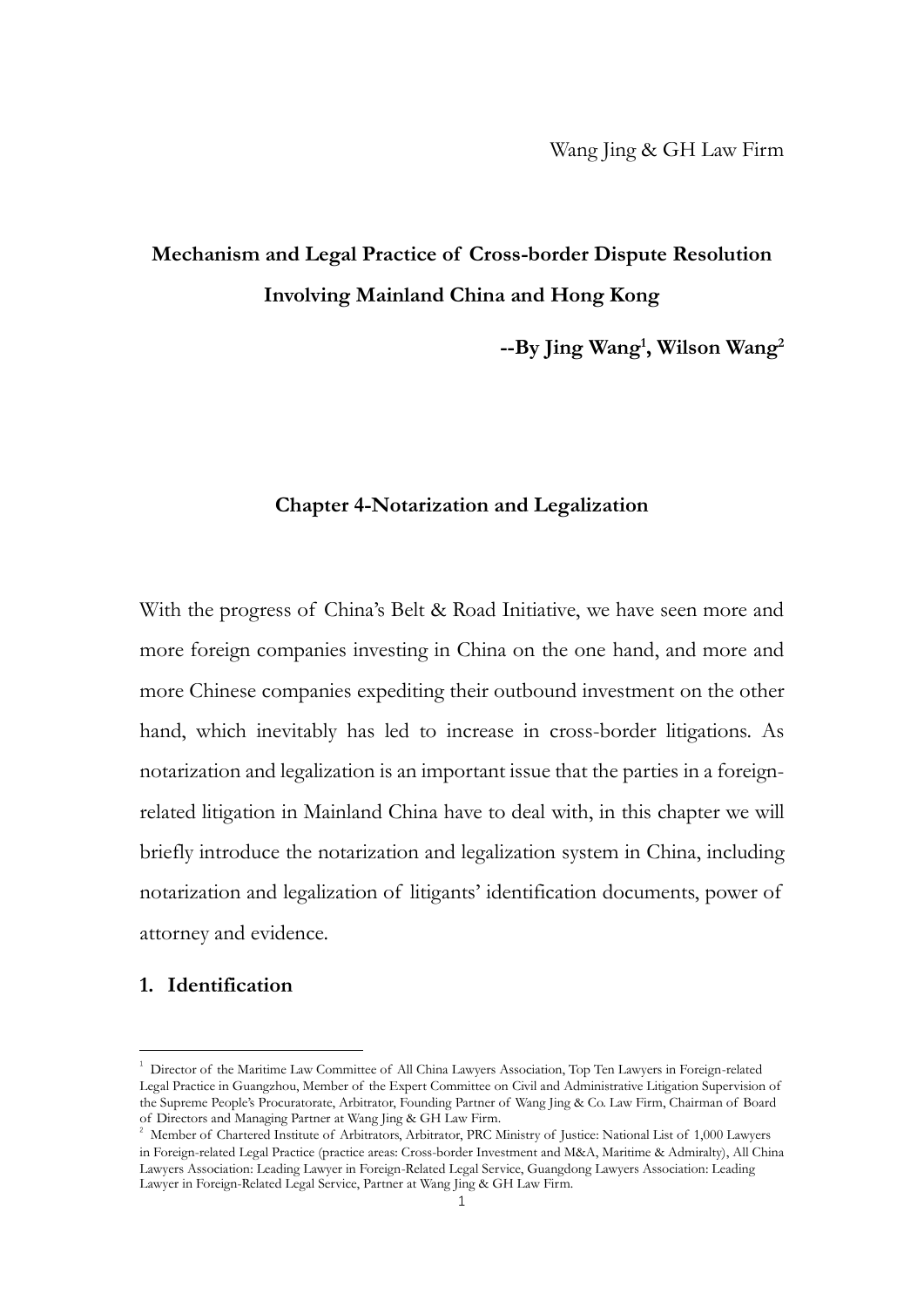Pursuant to Articles 523 and 524 of the Interpretation of the Supreme People's Court on the Application of the Civil Procedure Law of the People's Republic of China (hereinafter referred to as 'Supreme Court Interpretation on Civil Procedure Law") and other pertinent provisions, identification documents and materials the parties to foreign-related civil actions shall submit include the following:

#### **1.1 Natural person**

If a foreign party to a foreign-related civil action is a natural person, it will be enough for he or she to present his or her passport or other identification documents, with no need for the same to be notarized and legalized.

### **1.2 Foreign enterprise or organization**

Should a foreign party to a foreign-related civil action be a foreign enterprise or organization, it shall submit its identity certification documents as well. If the country in which such foreign party is incorporated has diplomatic relation with China, the said identification documents shall have been notarized by a notary office in the home country and authenticated by the Chinese embassy or consulate in that country or has undergone the legalization formalities prescribed in the relevant treaty concluded by China and that country. If there is no diplomatic relation between China and the country in which the foreign party is incorporated, its identification documents can be notarized by the notary office of that foreign country, then authenticated by the embassy or consulate accredited to that country by a third country which has diplomatic relation with both China and the said foreign country, and then further authenticated by the Chinese embassy or consulate in the said third country.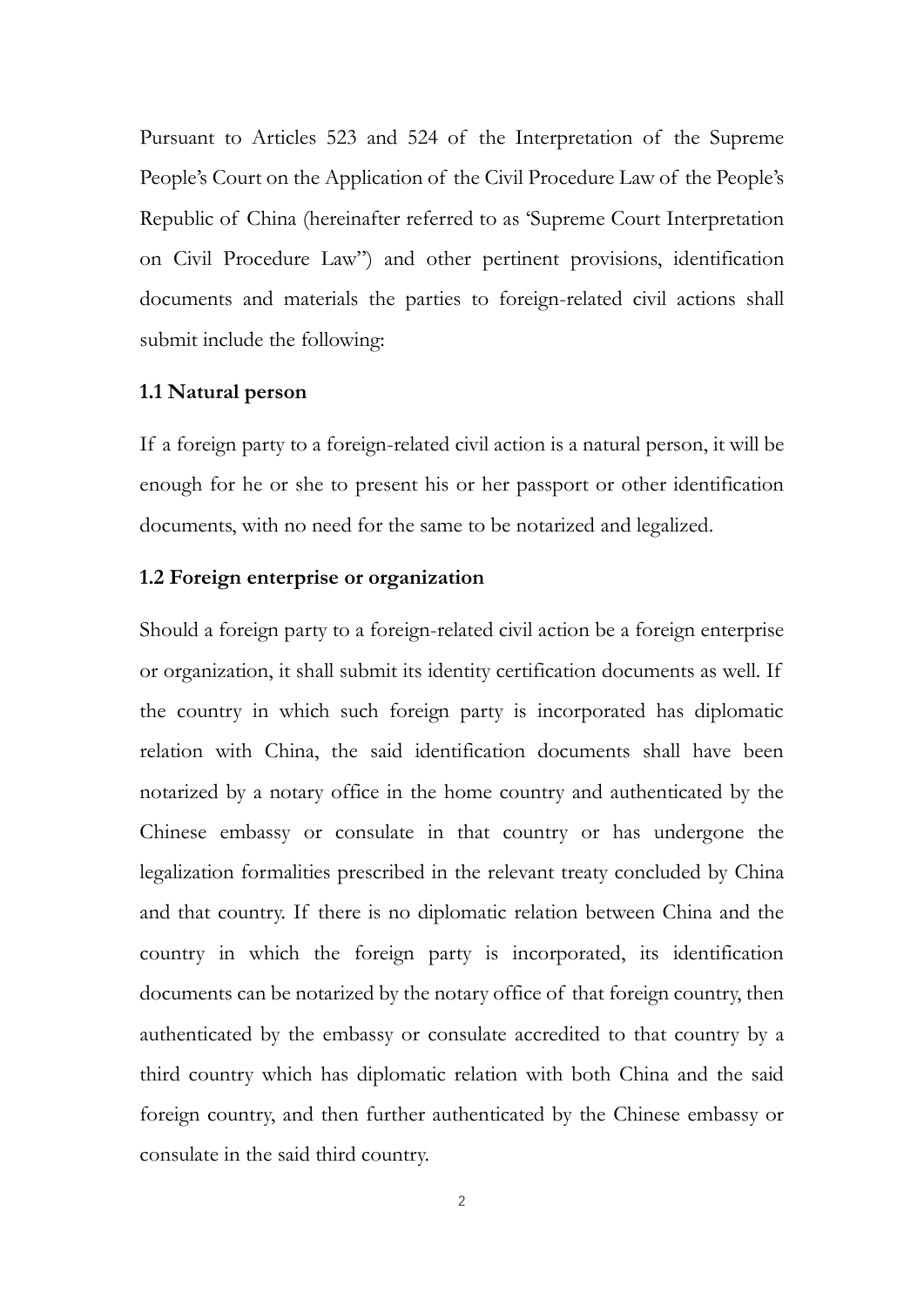### **1.3 Representative**

If a person participates in an action on behalf of a foreign enterprise or organization, his/her identification documents shall be notarized by a notary office in the home country and authenticated by the Chinese embassy or consulate in that country or undergo the legalization formalities prescribed in the relevant treaty concluded by China and that country.

On the other hand, where the representative of a foreign national, enterprise or organization signs a power of attorney which authorizes an agent to act on the principal's behalf in litigation under the witness of Mainland court judges, the power of attorney so executed will be admissible by Mainland courts without the need to be notarized and legalized.

#### **2. Power of attorney**

According to the provisions of the Civil Procedure Law of the People's Republic of China (hereinafter referred to as the "Civil Procedure Law"), and the Supreme Court Interpretation on Civil Procedure Law, a foreign party without domicile within the territory of China may authorize Chinese lawyers or any other person of China to act as its litigation agent, and to this end sign a power of attorney. If the country in which such foreign party is domiciled has diplomatic relation with China, the said identification documents shall be notarized by a notary office in the home country and authenticated by the Chinese embassy or consulate in that country or undergo the legalization formalities prescribed in the relevant treaty concluded by China and that country. If there is no diplomatic relation between China and the country in which the foreign party is domiciled, its identification documents can be notarized by the notary office of that foreign country, then authenticated by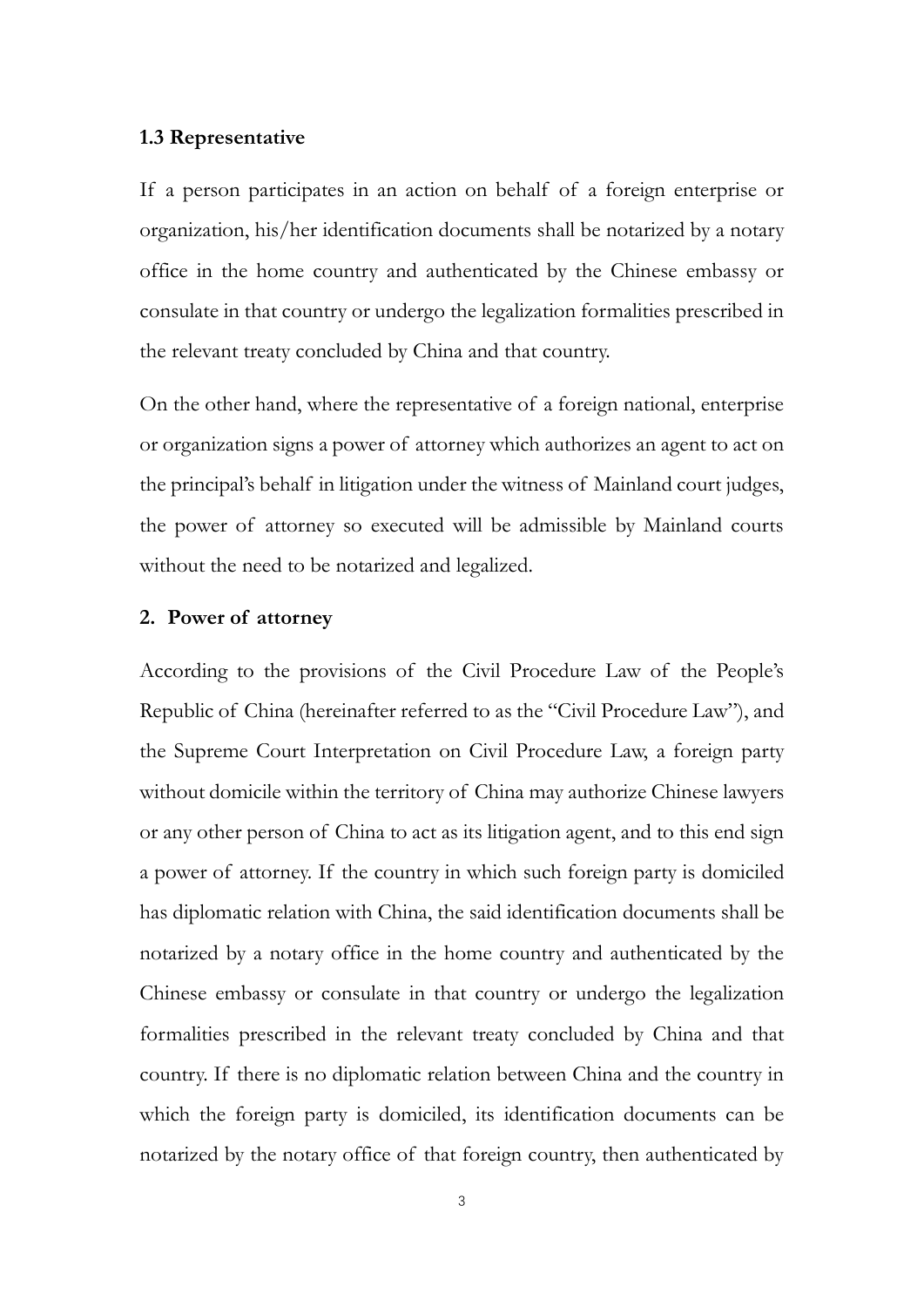the embassy or consulate accredited to that country by a third country which has diplomatic relation with both China and the said foreign country, and then further authenticated by the Chinese embassy or consulate in the said third country.

#### **3. Evidence**

Some Provisions of the Supreme People's Court on Evidence in Civil Proceedings (amended in 2019) (hereinafter referred to as "Provisions on Evidence") categorize evidence provided by parties to foreign-related civil actions with different requirements for difference evidence categories, and identify the scope of evidence formed overseas that shall be notarized and legalized.

Where the parties concerned provide as evidence public documentary evidence formed outside the territory of China, it shall be notarized by a notary office of the country of formation, or authenticated in accordance with the authentication formalities prescribed in the relevant treaty concluded by China and that country.

Where the parties concerned provide as evidence documents and materials relating to their identity as formed outside the territory of China, it shall be notarized by a notary office in the home country and authenticated by the Chinese embassy or consulate in that country or undergo the legalization formalities prescribed in the relevant treaty concluded by China and that country.

Currently, for general evidence formed in a foreign country, there is no compulsory requirement for notarization and legalization under the prevailing Mainland laws and regulations. But evidence formed in Hong Kong, Macao